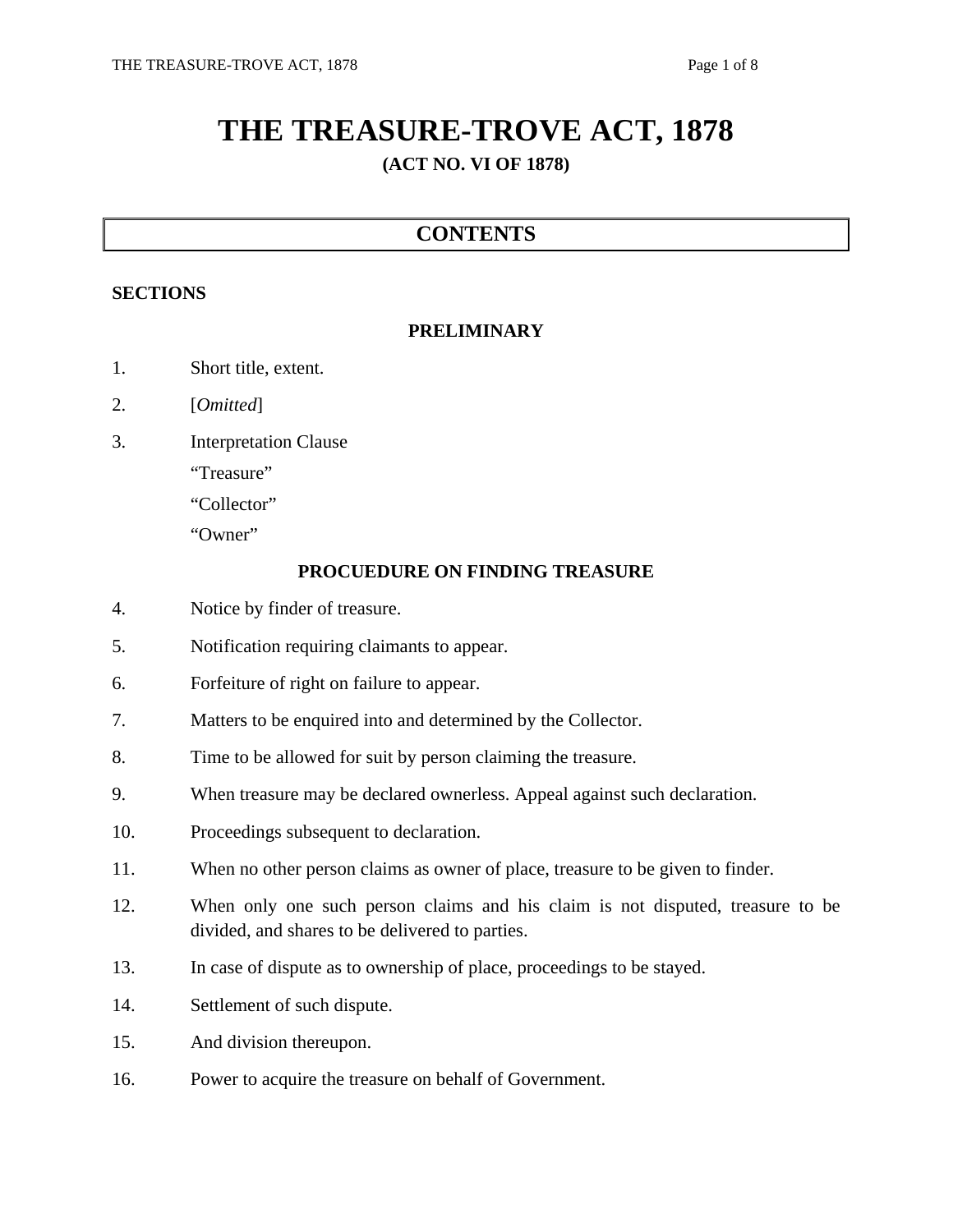- 17. Decision of Collector final, and no suit to lie against him for acts done bona fide.
- 18. Collector to exercise powers of Civil Court.
- 19. Power to make rules.

#### **PENALTIES**

- 20. Penalty on finder failing to five notice, etc.
- 21. Penalty on owner abetting offence under section 20.

#### [SCHEDULE *Omitted*]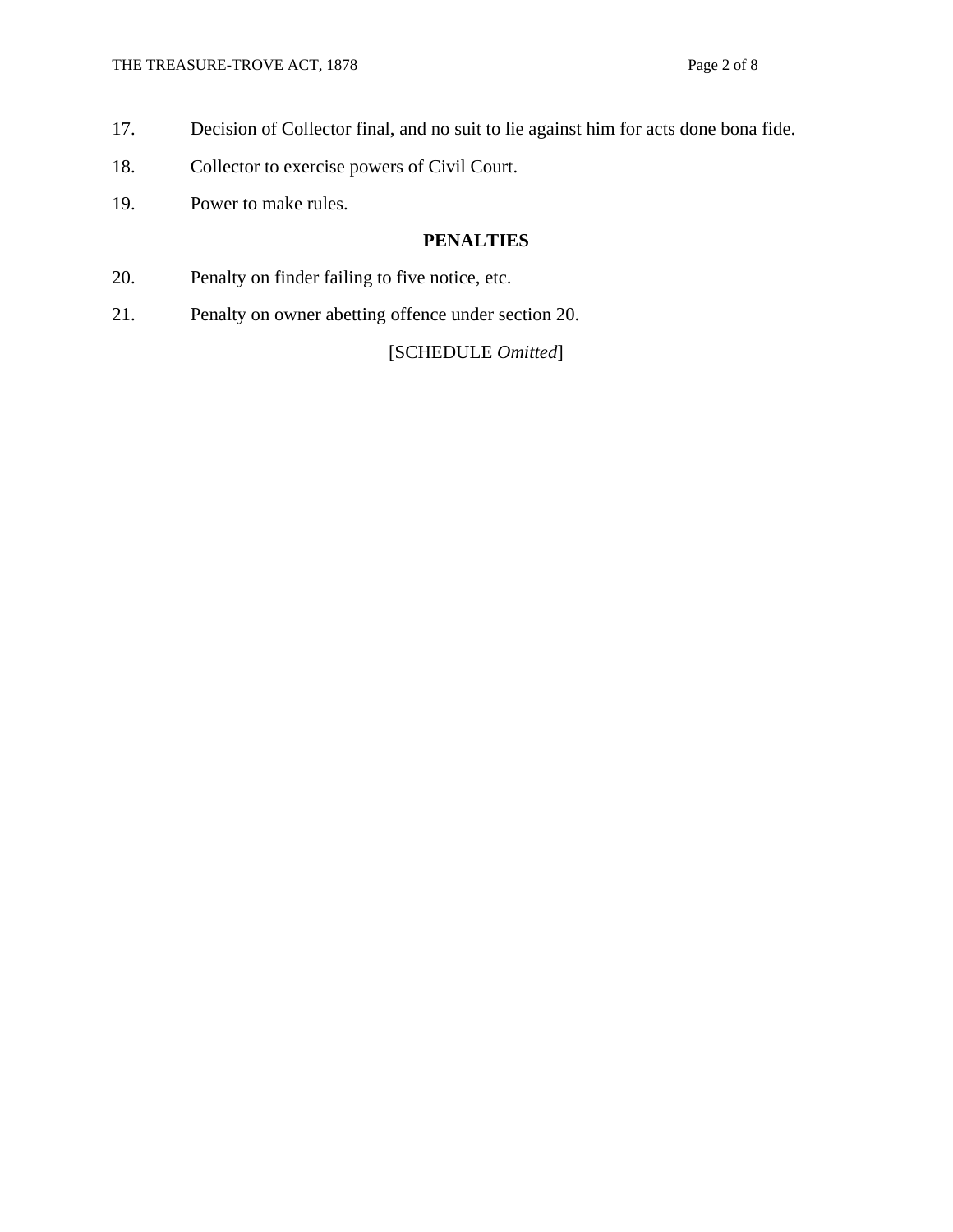# **1 THE TREASURE-TROVE ACT, 1878**

#### **(ACT NO. VI OF 1878)**

## **[13th February, 1878]**

#### **An Act to amend the law relating to Treasure-trove**

**Preamble.** WHEREAS it is expedient to amend the law relating to treasure-trove; it is hereby enacted as follows:-

#### **PRELIMINARY**

- 1. **Short title, Extent.-** This Act may be called the  $\frac{2}{5}$ <sup>\*\*</sup>] Treasure-trove Act, 1878. It extends to  $\frac{3}{3}$ [the whole of Pakistan] <u>4</u>[\*\*\*\*\*\*\*\*]
	- $\frac{5}{2}$ [2. Repeal of enactments. \*\*\*\*\*\*\*\*\*]

#### **3. Interpretation clause.-** In this Act-

**Treasure.-** "treasure" means anything of any value hidden in the soil, or in anything affixed thereto:

**Collector.-** "Collector" means (1) an Revenue-officer in independent change of a district, and (2) any officer appointed by the  $\frac{6}{5}$ [Provincial Government] to perform the functions of a Collector under this Act.

**Owner.-** When any person is entitled, under any reservations in an instrument of transfer of any land or thing affixed thereto, to treasure in such land or thing, he shall, for the purposes of this Act, be deemed to be the owner of such land or thing.

#### **PROCUEDURE ON FINDING TREASURE**

**4. Notice by finder of treasure.-** Whenever any treasure exceeding in amount or value tem rupees is found, the finder shall, as soon as practicable, give to the Collector notice in writing-

- (a) of the nature and amount or approximate value of such treasure;
- (b) of the place in which it was found;
- (c) of the date of the finding;

 and either deposit the treasure in the nearest Government treasury, or give the Collector such security as the Collector thinks fit, to produce the treasure at such time and place as he may from time to time require.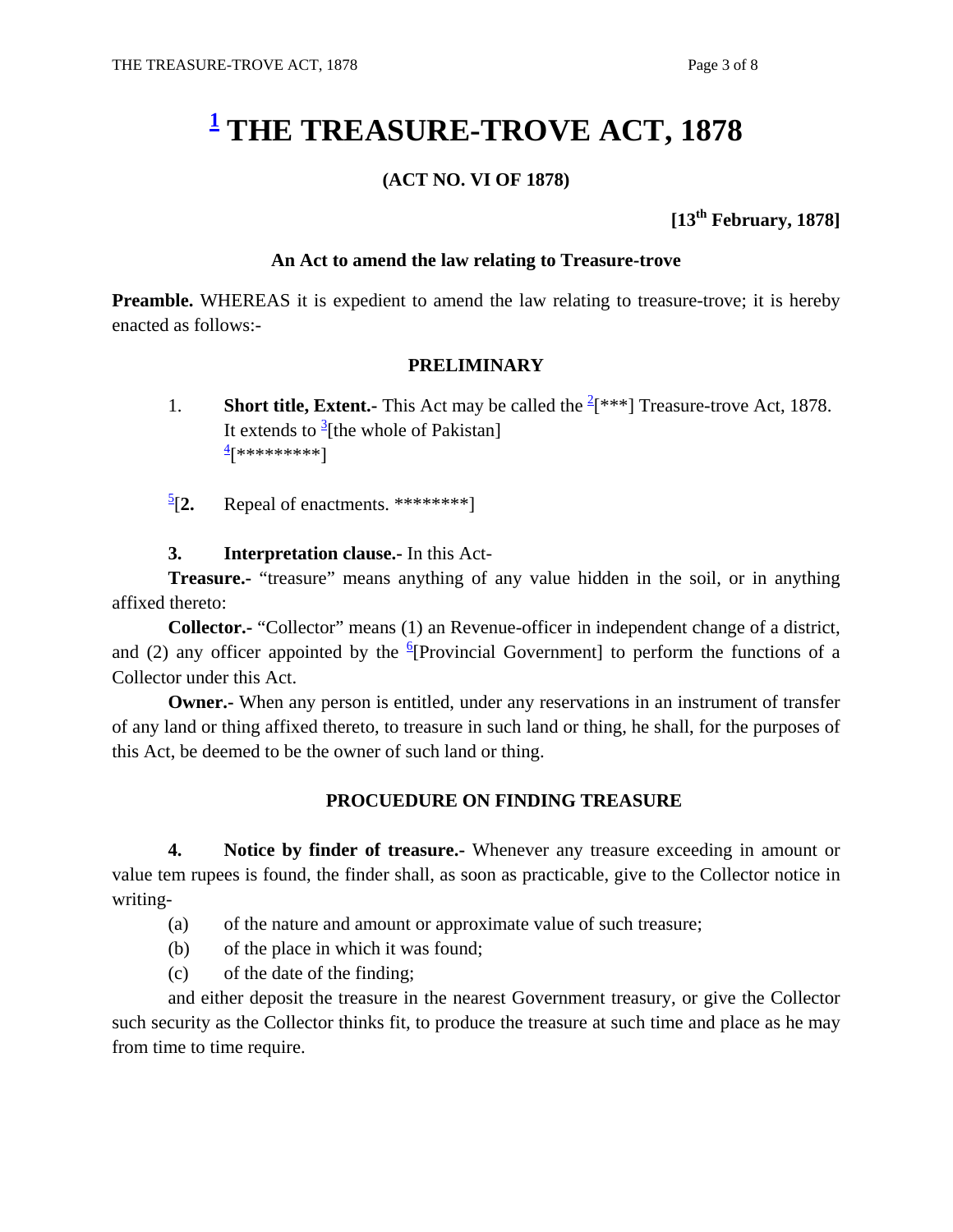**5. Notification requiring claimants to appear.-** On receiving a notice under section 4, the collector shall, after making such enquiry (if any) as he thinks fit, take the following steps (namely)**:**—

- (a) he shall publish a notification in such manner as the <sup>7</sup>[Provincial Government] from time to time prescribes in this behalf, to the effect that on a certain date (mentioning it) certain treasure (mentioning its nature, amount and approximate value) was found in a certain place (mentioning it); and requiring all persons claiming the treasure, or any part thereof, to appear personally or by agent before the Collector on a day and at a place therein mentioned, such day not being earlier than four months, or later than six months, after the date of publication of such notification;
- (b) when the place in which the treasure appears to the Collector to have been found was at the date of the finding in the possession of some person other than the finder, the Collector shall also serve on such person a special notice in writing to the same effect.

 **6. Forfeiture of right on failure to appear.-** Any person having any right to such treasure or any part thereof, as owner of the place in which it was found or otherwise, and not appearing as required by the notification issued under section 5, shall forfeit such right.

**7. Matters to be enquired into and determined by the Collector.-** On the day notified under section 5, the Collector shall cause the treasure to be produced before him, and shall enquire as to and determine-

- (a) the person by whom, the place in which, and the circumstance under which, such treasure was found; and
- (b) as far as is possible, the person by whom, and the circumstances under which, such treasure was hidden.

 **8. Time to be allowed for suit by person claiming the treasure.-** If, upon an enquiry made under section 7, the Collector sees reason to believe that that the treasure was hidden within one hundred years before the date of the finding, by a person appearing as required by the said notification and claiming such treasure, or by some other person under whom such person claims, the Collector shall make an order adjourning the hearing of the case for such period as he deems sufficient, to allow of a suit being instituted in the Civil Court by the claimant, to establish his right.

**9. When treasure may be declared ownerless.-** If upon such enquiry the Collector sees no reason to believe that the treasure was so hidden; or

 if, where a period is fixed under section 8, no suit is instituted as aforesaid within such period to the knowledge of the Collector; or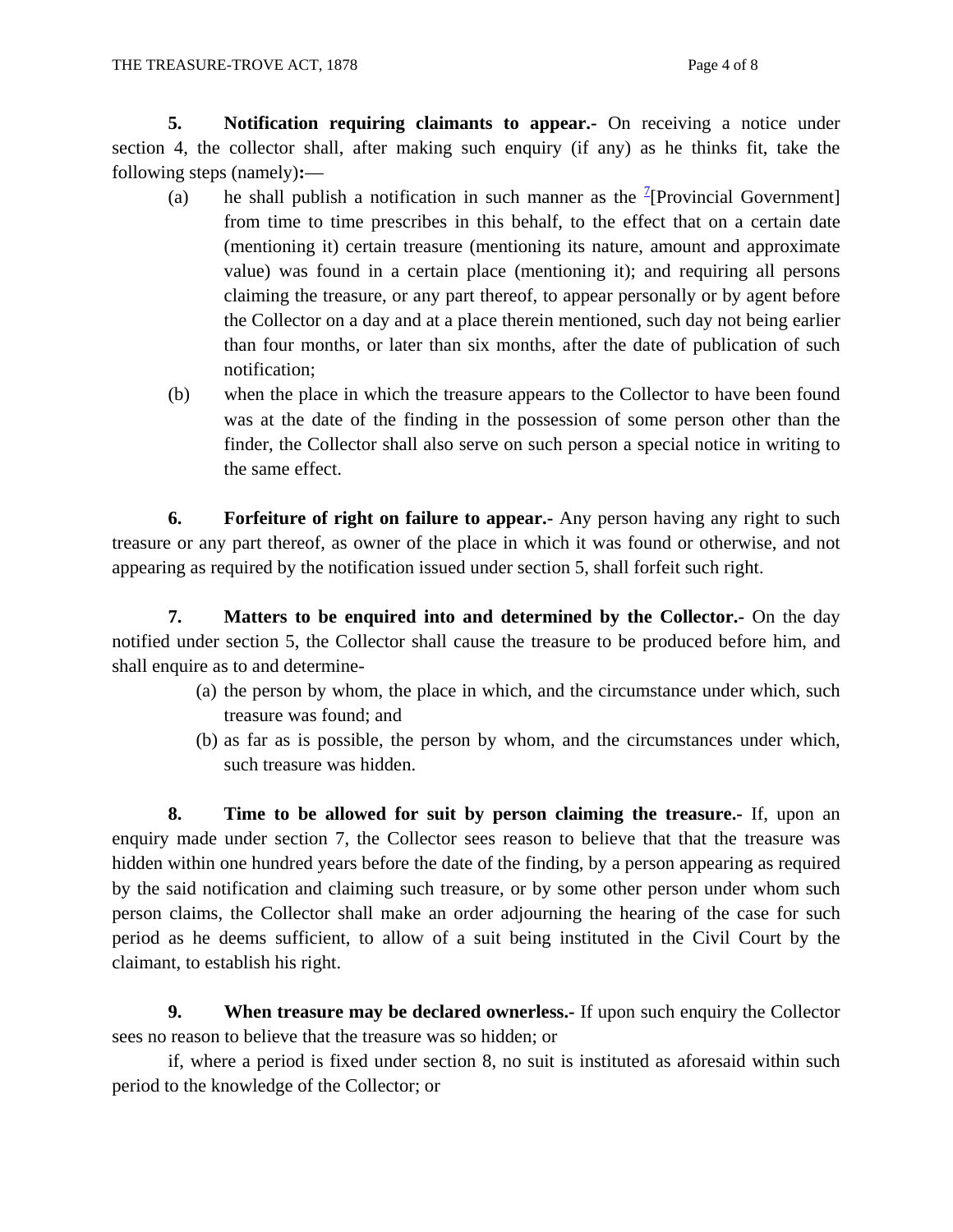if such suit is instituted within such period, and the plaintiff's claim is finally rejected; the collector may declare the treasure to be ownerless.

**Appeal against such declaration.-** Any person aggrieved by a declaration made under this section may appeal against the same within two months from the date thereof to the Chief Controlling Revenue-authority $\frac{8}{3}$ .

Subject to such appeal, every such declaration shall be final and conclusive.

**10. Proceedings subsequent to declaration.-** When a declaration has been made in respect of any treasure under section 9, such treasure shall, in accordance with the provisions hereinafter contained, either be delivered to the finder thereof, or be divided between him and the owner of the place in which it has been found in manner hereinafter provided.

 **11. When no other person claims as owner of place, treasure to be given to finder.-** When a declaration has been made in respect of any treasure as aforesaid, and no person other than the finder of such treasure has appeared as required by the notification published under section 5 and claimed a share of the treasure as owner of the place in which it has been found, the Collector shall deliver such treasure to the finder thereof.

 **12. When only one such person claims and his claim is not disputed, treasure to be divided, and shares to be delivered to parties.-** When a declaration has been made as aforesaid in respect of any treasure, and only one person other than the finder of such treasure has so appeared and claimed, and the claim of such person is not disputed by the finder, the Collector shall proceed to divide the treasure between the finder and the person so claiming according to the following rule (namely):-

If the finder and the person so claiming have not entered into any agreement then in force as to the disposal of the treasure, three-fourth of the treasure shall be allotted to such finder and the residue to such person. If such finder and such person have entered into any such agreement, the treasure shall be disposed of in accordance therewith:

Provided that the Collector may, in any case, if he thinks fit, instead of dividing any treasure as directed by this section,-

- (a) allot to either party the whole or more than his share of such treasure, on such party paying to the Collector for the other party such sum of money as the Collector may fix as the equivalent of the share of such other party, or of the excess so allotted, as the case may; or
- (b) sell such treasure or any portion thereof by public auction, and divide the saleproceeds between the parties according to the rule hereinbefore prescribed:

Provided also that, when the Collector has by his declaration under section 9 rejected any claim made under this Act by any person other than the said finder or person claiming as owner of the place in which the treasure was found, such division shall not be made until after the expiration of two months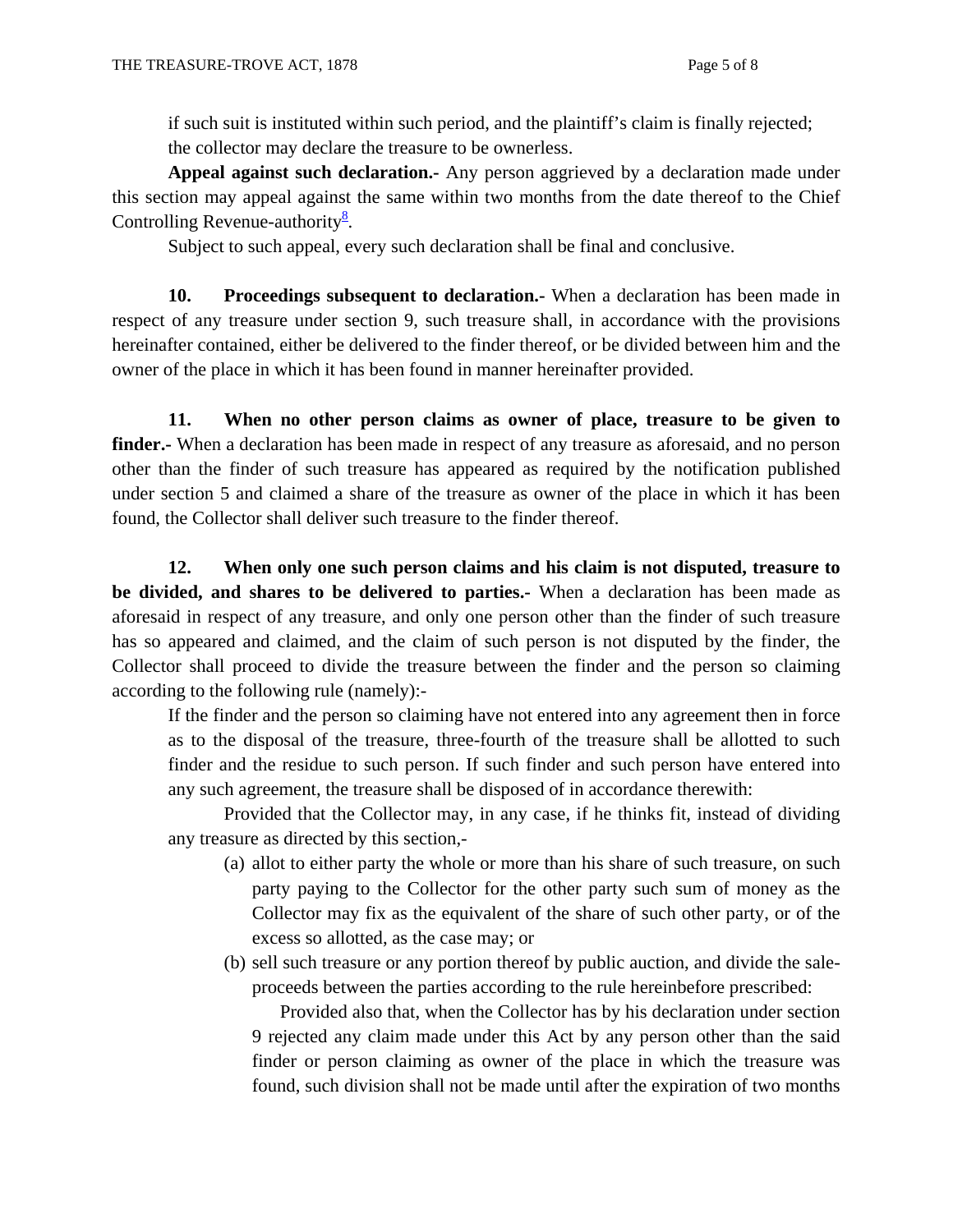without an appeal having been presented under section 9 by the person whose claim has been so rejected, or when a appeal has been so presented, after such appeal has been dismissed.

When the Collector has made a division under this section, he shall deliver to the parties the portions of such treasure or the money in lieu thereof, to which they are respectively entitled under such division.

 **13. In case of dispute as to ownership of place, proceedings to by stayed.-** When a declaration has been made as aforesaid in respect of any treasure, and two or more persons have appeared as aforesaid and each of them claimed as owner of the place where such treasure was found, or the right of any person who has so appeared and claimed is disputed by the finder of such treasure, the Collector shall retain such treasure and shall make an order staying his proceedings with a view to the matter being enquired into an determined by a Civil Court.

**14.** Settlement of such dispute.- Any person who has so appeared and claimed may, within one month from the date of such order, institute a suit in the Civil Court to obtain a decree declaring his right ; and in every such suit the finder of the treasure and all persons disputing such claim before the Collector shall be made defendants.

15. And division thereupon.- If any such suit is instituted and the plaintiff's claim is finally established therein, the Collector shall, subject to the provisions of section 12 divide the treasure between him and the finder.

 If no such suit is instituted as aforesaid, or if the claims of the plaintiff's in all such suits are finally rejected, the Collector shall deliver the treasure to the finder.

 **16. Power to acquire the treasure on behalf of Government.** The Collector may, at any time after making a declaration under section 9, and before delivering or dividing the treasure as hereinbefore provided, declare by writing under his hand his intention to acquire on behalf of the Government the treasure, or any specified portion thereof, by payment to the persons entitled thereto of a sum equal to the value of the materials of such treasure or portion, together with one-fifth of such value, and may place such sum in deposit in his treasury to the credit of such persons; and thereupon such treasure or portion shall be deemed to be the property of Government, and the money so deposited shall be dealt with, as far as may be, as if it were such treasure or portion.

 **17. Decision of Collector is final, and not suit to lie against him for acts done bona fide.-** No decision passed or act done by the Collector under this Act shall be called in question by any Civil Court, and no suit or other proceedings shall lie against him for anything done in good faith in exercise of the powers hereby conferred.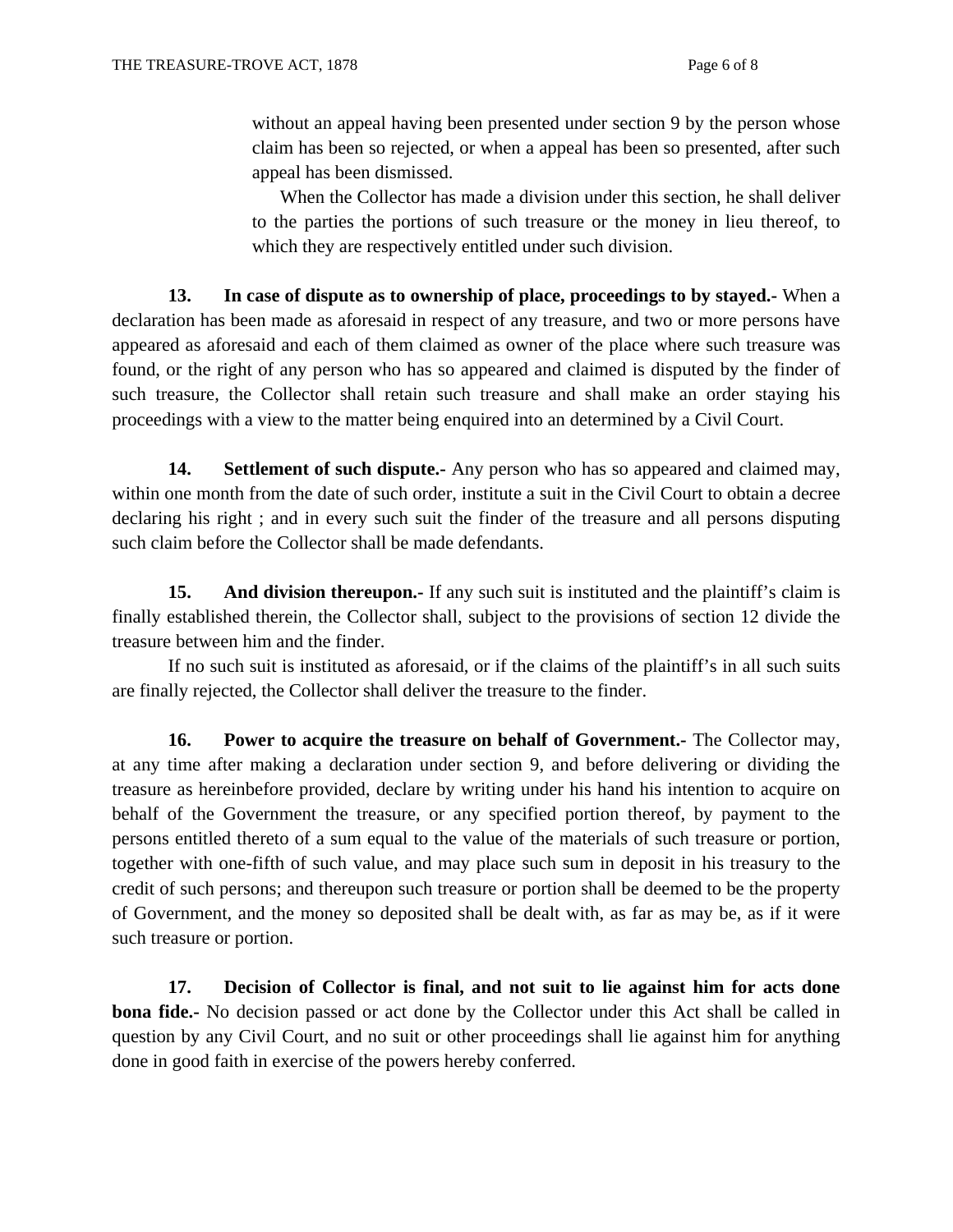**18. Collector to exercise powers of Civil Court.-** A Collector making any enquiry under this Act may exercise any power conferred by the Code of Civil Procedure $9$  on a Civil Court for the trail of suits.

**19. Power to make rules.**- The  $\frac{10}{2}$ [Provincial Government] may, from time to time, make rules<sup>11</sup> consistent with this Act to regulate proceedings hereunder.

Such rules shall, on being published in the  $\frac{12}{2}$ [official Gazette], have the force of law.

#### **PENALTIES**

 **20. Penalty on finder failing to give notice, etc.-** If the finder of any treasure fails to give the notice, or does not either make the deport or give the security, required by section 4, or alters or attempts to alter such treasure so as to conceal its identity, the share of such treasure, or the money in lieu thereof to which he would otherwise be entitled, shall vest in  $^{13}$ [Government],

 and he shall, on conviction before a Magistrate, be punished with imprisonment for a term which may extend to one year, or with fine, or with both.

 **21. Penalty on owner or abetting offence under section 20.-** If the owner of the place in which any treasure is found abets, within the meaning of the  $\frac{14}{2}$ [Pakistan Penal Code], any offence under section 20, the share of such treasure, or the money in lieu thereof to which would otherwise be entitled, shall vest in  $\frac{15}{5}$ [Government],

 and he shall, on conviction before a Magistrate, be punished with imprisonment which extend to six months, or with fine, or with both.

## $\frac{16}{16}$ [SCHEDULE]

  $\frac{1}{1}$  For the Statement of Objects and Reasons, see Gazette of India, 1876, Pt. V., p. 1463; for discussions in Council, see ibid, Supplement, pp. 1288 and 1326; ibid., 1878 pp. 207 and 287.

This Act has been declared to be in force in Baluchistan by the British Baluchistan Laws Regulation, 1913 (2 of 1913), s. 3 ;

It has also been extended to the Leased Areas of Baluchistan, see the Leased Areas (Laws) Order, 1950 (G.G.O. 3 of 1950); and also applied in the Federated Areas of Baluchistan, see Gazette of India, 1973, Pt. I, p. 1499.

It has been applied to Phulera in the Excluded Area of Upper Tanawal to the extent the Act is applicable in the N.W.F.P., subject to certain modifications; and extended to the Excluded Area of Upper Tanawal (N.W.F.P.) other than Phulera with effect from such date and subject to such modifications as may be notified; see N.W.F.P. (Upper Tanawal) (Excluded Area) Laws Regulations, 1950.